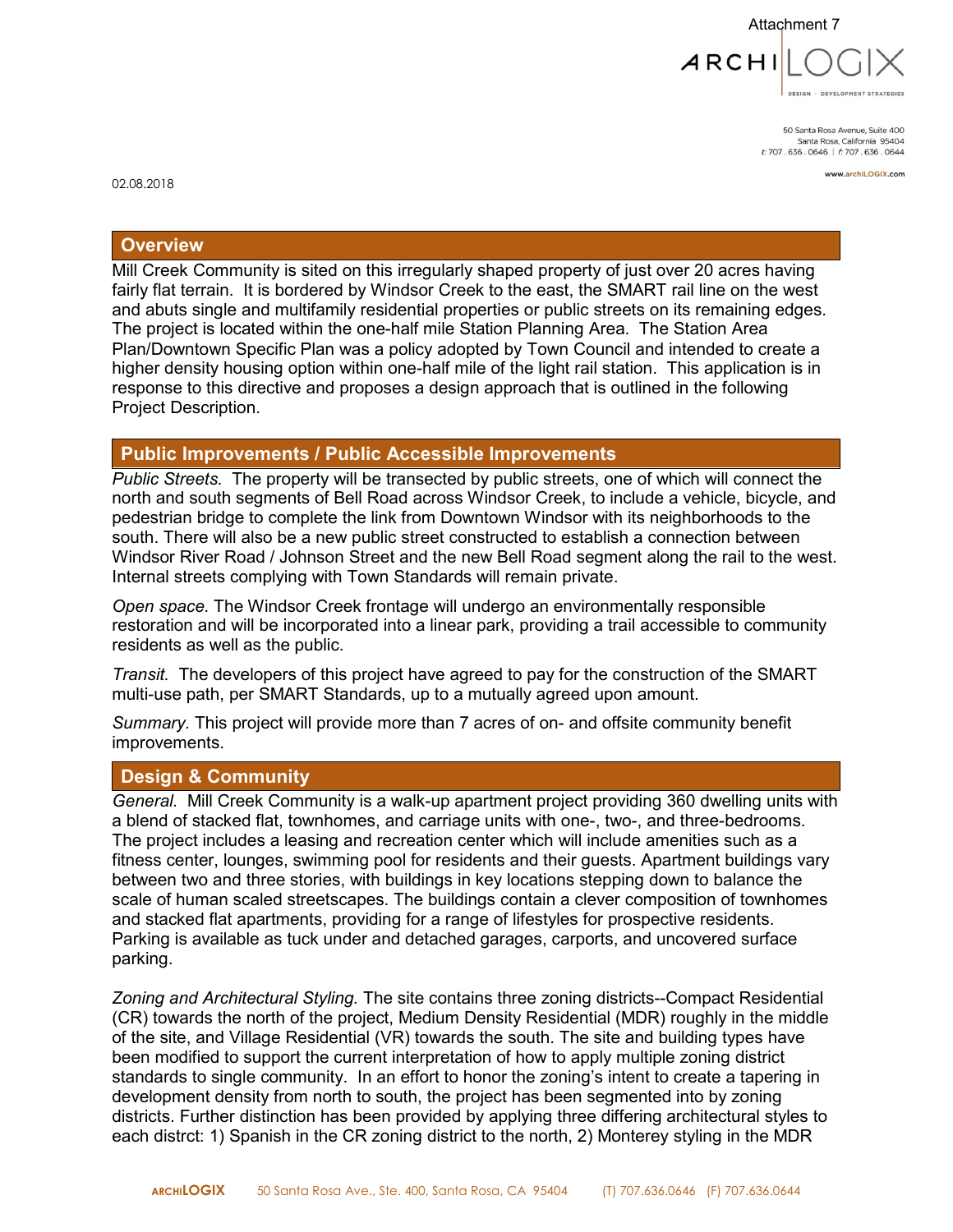### **Mill Creek Windsor Mill Communities LLC** 2066

district roughly in the middle of the project and finally 3) Craftsman styling at the southernmost area in the VR zoning district.

Buildings in the CR district are primarily three story, providing the highest density toward Downtown. An exception is the building at the newly created street corner of Bell Road and Bill Beedie Way. Described as a "gateway" property to Downtown Windsor, this corner will welcome visitors and residents with a building featured dramatic rotunda and outdoor spiral staircase. The MDR district will feature California Monterey styling on similarly configured buildings as the CR district. Three-story buildings along the new section of Bell Road in this district will now orient the entry courtyards to the street while stepping down to two-story, bringing development intensity to a human scale at the street level. The VR district is distinct in its offering of smaller scaled apartment building configuration and carriage house format units. With consideration for its single-family neighbors across the creek, this area features Craftsman cottage detailing.

*Summary.* Mill Creek is designed to provide the density and urban lifestyle encouraged in the Station Area Plan. It accomplishes this by incorporating ample landscaped open space and access to natural amenities at the site as well as a denser development with close proximity to the businesses downtown and the light rail station.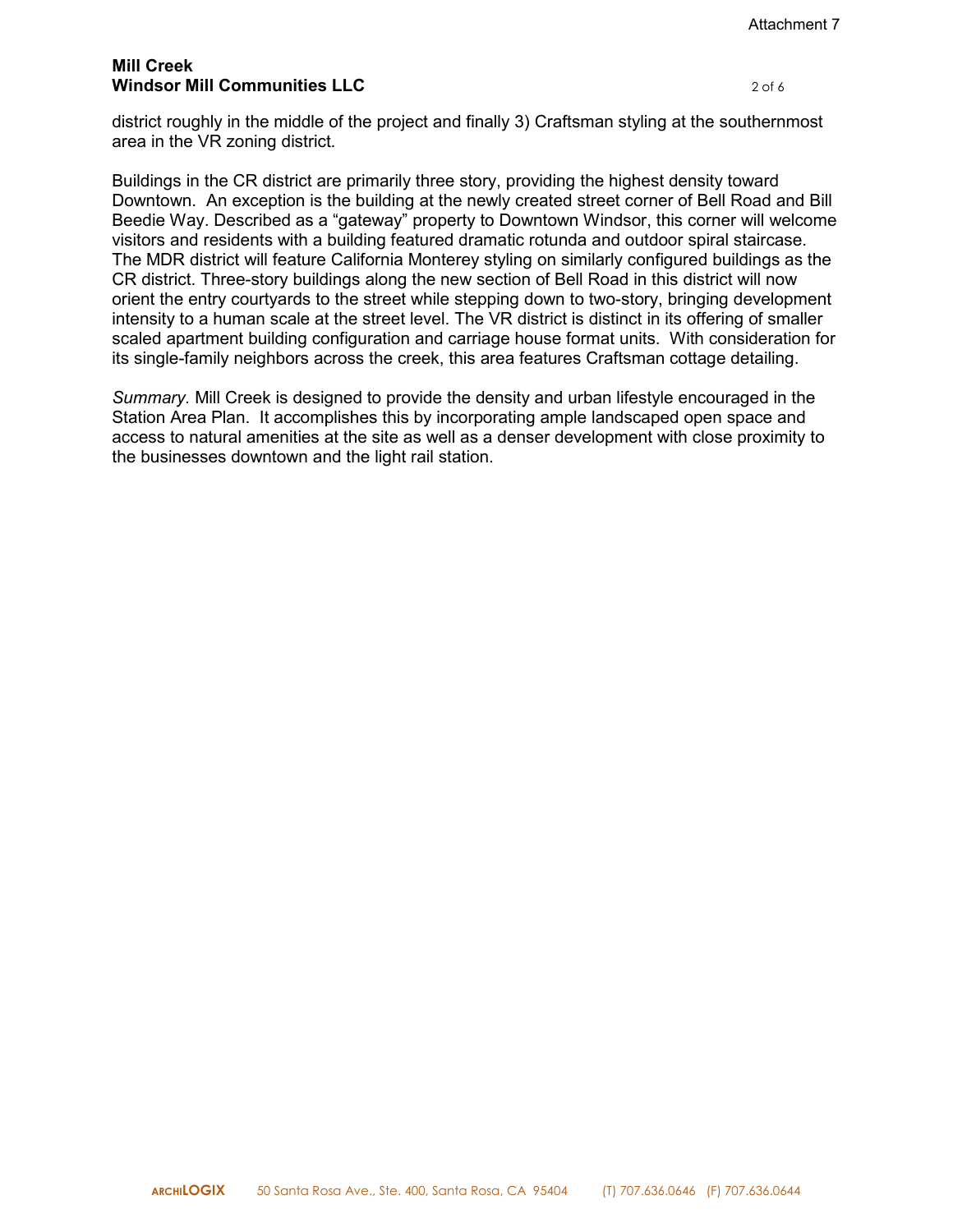| <b>Zoning Analysis</b>                    |                                                                                                                                                                         |                                    |                             |
|-------------------------------------------|-------------------------------------------------------------------------------------------------------------------------------------------------------------------------|------------------------------------|-----------------------------|
| <b>Assessor's Parcel</b><br>Number (APN): | Multiple                                                                                                                                                                |                                    |                             |
| Address:                                  | Bell Road & Bill Beedie Way, Windsor CA                                                                                                                                 |                                    |                             |
| County of:                                | Sonoma                                                                                                                                                                  |                                    |                             |
| <b>Agency Having</b><br>Jurisdiction      | Town of Windsor                                                                                                                                                         |                                    |                             |
| <b>Existing Conditions:</b>               | <b>Vacant Site</b>                                                                                                                                                      |                                    |                             |
| Proposed Uses:                            | Multifamily housing                                                                                                                                                     |                                    |                             |
| <b>Current Lot Total Area</b>             | $20.3ac +/-$                                                                                                                                                            |                                    |                             |
| <b>General Plan Land</b><br>Use:          | CR Compact Residential 12-32 units/acre<br>VR Village /Medium Density Residential 5-8 units/acre<br>MHR Medium-High Density Residential 8-12 units/acre                 |                                    |                             |
| Base Zoning:                              | <b>CR Compact Residential</b><br><b>VR Village Residential/Medium Density</b><br><b>MDR Medium Density Residential</b>                                                  |                                    |                             |
| <b>Adjacent Zoning</b>                    | PI Public/Institutional<br><b>VR Village Residential/Medium Density</b><br><b>MDR Medium Density</b>                                                                    |                                    |                             |
| <b>Other Applicable</b><br>Regulations    | Windsor Station Area / Downtown Specific Plan (SAP)                                                                                                                     |                                    |                             |
|                                           | CR 24/32                                                                                                                                                                | <b>MDR</b>                         | <b>VR</b>                   |
| <b>Allowable Density</b>                  | 12-24 units/acre                                                                                                                                                        | 8-12 units/acre<br>$(SAP 8-16)$    | 5-8 units/acre              |
| <b>Density Provided</b>                   | 22                                                                                                                                                                      | 16                                 | 8                           |
| Minimum Lot Size                          | CR: 3500sf                                                                                                                                                              | <b>MDR: 5000sf</b><br>(SAP 3500sf) | VR: 5000sf                  |
| <b>Setbacks</b>                           |                                                                                                                                                                         |                                    |                             |
| Front (Infill):                           | The average of the front setbacks of the two nearest buildings on the<br>same block face, or the minimum setback shown below for new<br>development, whichever is less. |                                    |                             |
| Front Min (New):                          | 5ft                                                                                                                                                                     | 13ft (SAP 5ft)                     | 13ft                        |
| Front Max (New):                          | 10ft                                                                                                                                                                    | 20ft (SAP 10ft)                    | 20ft                        |
| Sides:                                    | 5ft                                                                                                                                                                     | 5ft; 10ft on street side           | 5ft; 10ft on street<br>side |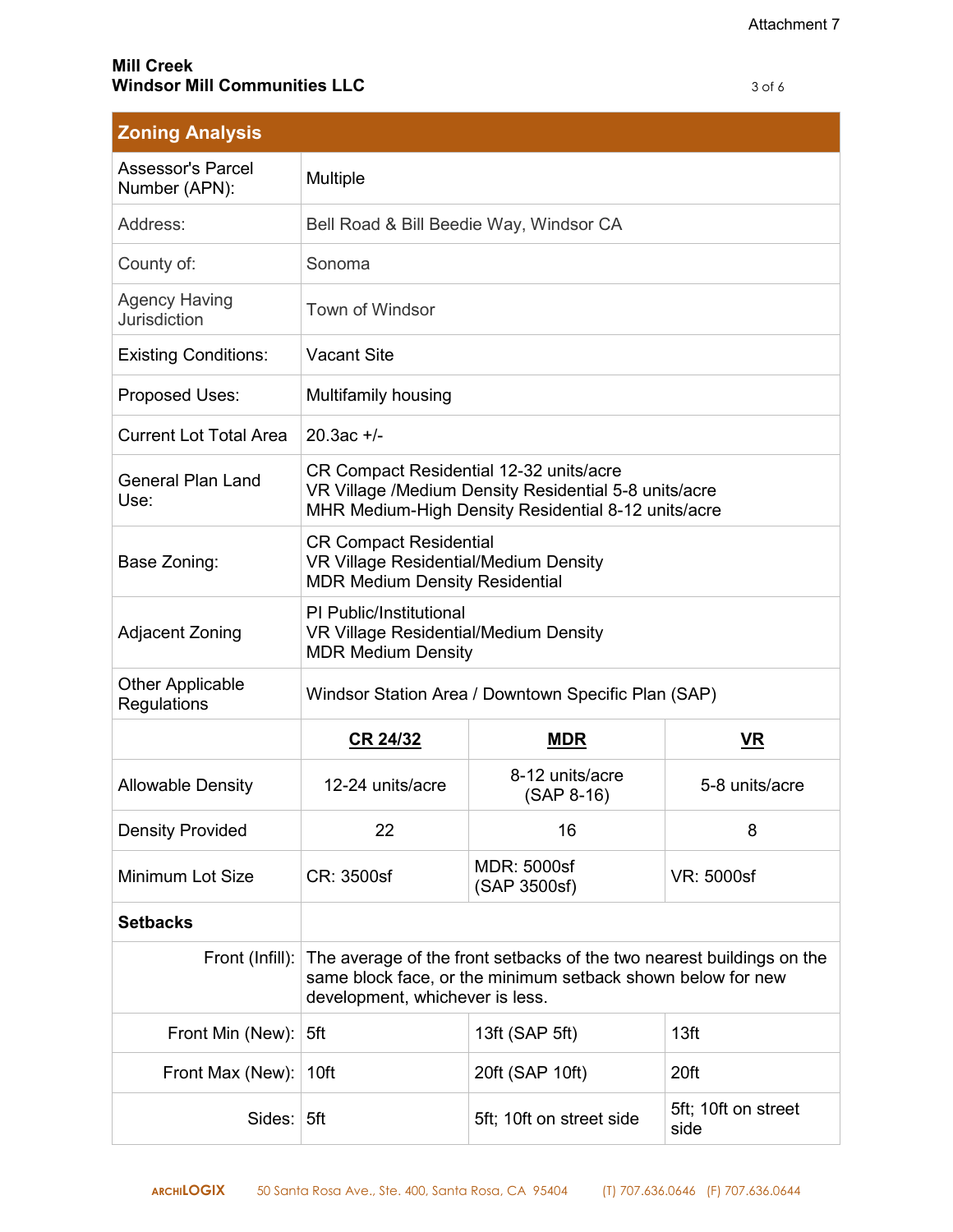|                                             | None required on one side for a zero lot line project authorized by Use<br>Permit approval.<br>In the MDR zoning district, the required side setback shall be increased by<br>one foot for each four feet of building height in excess of 15 feet.                                                                                                                                                                                                   |                                     |                      |
|---------------------------------------------|------------------------------------------------------------------------------------------------------------------------------------------------------------------------------------------------------------------------------------------------------------------------------------------------------------------------------------------------------------------------------------------------------------------------------------------------------|-------------------------------------|----------------------|
| Rear Min:   10ft / 5ft                      |                                                                                                                                                                                                                                                                                                                                                                                                                                                      | 15ft                                | 20ft                 |
| Rear min. for garage $5ft$                  |                                                                                                                                                                                                                                                                                                                                                                                                                                                      | 5ft                                 | 5ft                  |
| Garage, primary<br>façade                   |                                                                                                                                                                                                                                                                                                                                                                                                                                                      |                                     | 5ft                  |
|                                             | Between Structures:   1 story - 10ft; 2 story - 15ft;<br>Where one or both walls contain windows - add 5ft                                                                                                                                                                                                                                                                                                                                           |                                     |                      |
| Parking from street<br>facing property line | 40ft                                                                                                                                                                                                                                                                                                                                                                                                                                                 |                                     | --                   |
| Porch/stoop min height<br>above sidewalk    |                                                                                                                                                                                                                                                                                                                                                                                                                                                      | --                                  | 2ft                  |
| Stoop min dimensions                        | --                                                                                                                                                                                                                                                                                                                                                                                                                                                   | --                                  | 6ft x 6ft            |
| Coverage:                                   | 80% / 100%                                                                                                                                                                                                                                                                                                                                                                                                                                           | 50% (SAP 70%)                       | 50%                  |
| <b>Building Height:</b>                     | Min: 2 stories<br>Max. 4 stories<br>(SAP: up to 5)                                                                                                                                                                                                                                                                                                                                                                                                   | Max: 35ft                           | Max: 35ft            |
|                                             | except as otherwise provided by Chapter 27.20 (General Property<br>Development and Use Standards)                                                                                                                                                                                                                                                                                                                                                    |                                     |                      |
| Open Space                                  | 200sf total per unit                                                                                                                                                                                                                                                                                                                                                                                                                                 | 400sf total per unit<br>(SAP 200sf) | 400sf total per unit |
|                                             | 50sf balcony<br>100sf at ground level (porches count)<br>1/2 of all required open space shall be at ground level<br>Common space: no dimension less than 20ft<br>Private yards: no dimension less than 10ft<br>Porches, decks, balconies: no dimension less than 6ft                                                                                                                                                                                 |                                     |                      |
|                                             | SAP: For projects that are within 0.25 miles of an<br>existing park, the amount of usable open space<br>required may be decreased by 50 percent, subject<br>to Planning Commission approval, if the project<br>provides off-site improvements. This may include<br>amenities or infrastructure other than standard<br>requirements and improvements, additional<br>funding for new or enhanced public spaces, or<br>improved access to nearby parks. |                                     |                      |
| <b>Total Open Space</b><br>Required         | 50,600sf                                                                                                                                                                                                                                                                                                                                                                                                                                             | 13,800sf                            | 15,200sf             |
| <b>Total Open Space</b><br>Provided         | 374,935sf (see exhibit)                                                                                                                                                                                                                                                                                                                                                                                                                              |                                     |                      |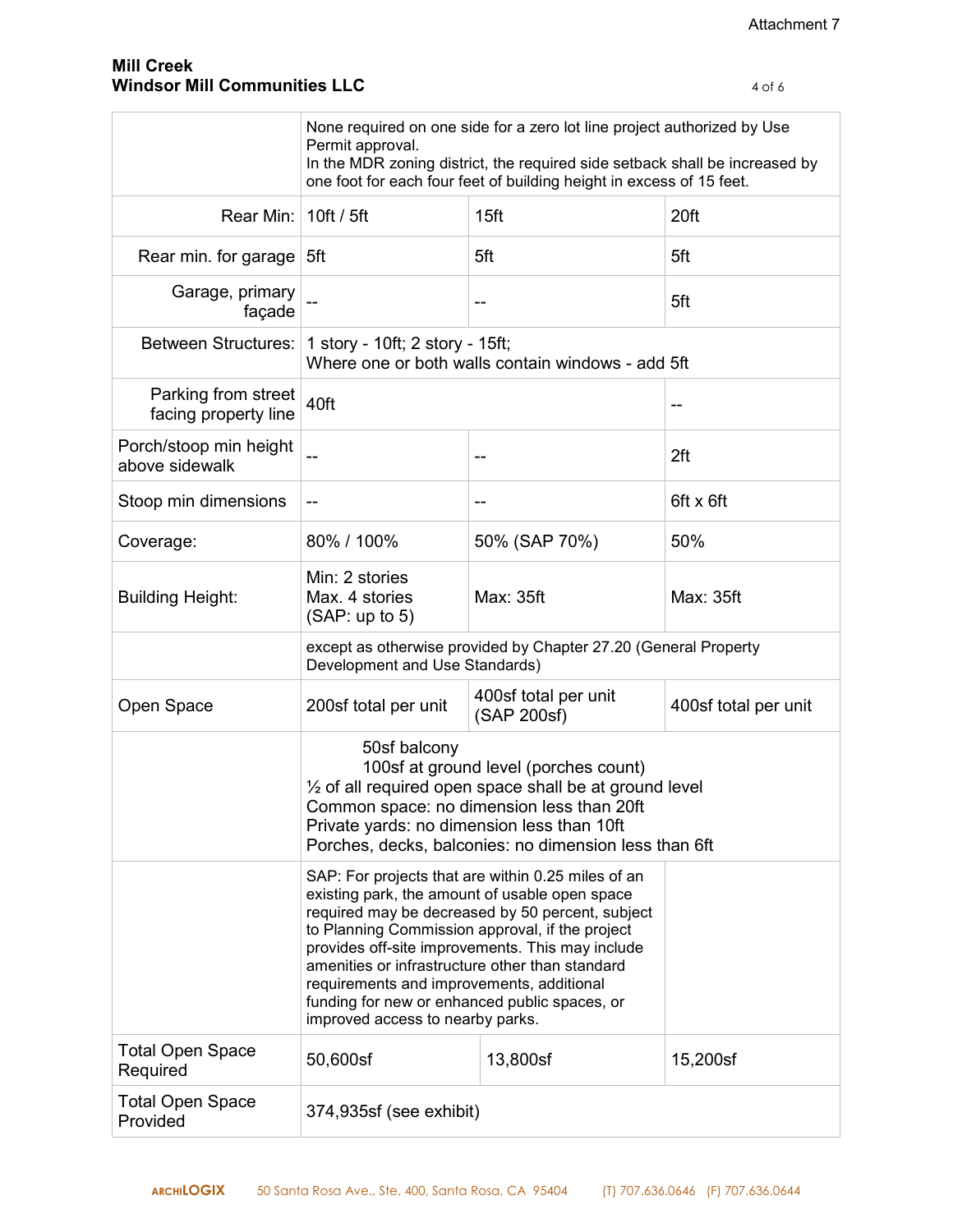| <b>Accessory Structures</b> |                                                                                                                                                                                                                                                                                                                                                                                   |                                                                                                                 |
|-----------------------------|-----------------------------------------------------------------------------------------------------------------------------------------------------------------------------------------------------------------------------------------------------------------------------------------------------------------------------------------------------------------------------------|-----------------------------------------------------------------------------------------------------------------|
| Setbacks:                   | Not located in front setback.<br>Side & Rear Setbacks 5ft min (side yard per zoning)                                                                                                                                                                                                                                                                                              |                                                                                                                 |
| Separation:                 | 6ft or per Building Code, whichever is greater                                                                                                                                                                                                                                                                                                                                    |                                                                                                                 |
| Max Height:                 | 15ft                                                                                                                                                                                                                                                                                                                                                                              |                                                                                                                 |
| Coverage:                   | Shall count toward total lot coverage<br>Individual structures: 840sf max                                                                                                                                                                                                                                                                                                         |                                                                                                                 |
| Landscape                   |                                                                                                                                                                                                                                                                                                                                                                                   |                                                                                                                 |
| to street:                  | Parking areas adjacent   Equal to required building setbacks                                                                                                                                                                                                                                                                                                                      |                                                                                                                 |
| Amount / Coverage:          | 10% of parking area (minimum)                                                                                                                                                                                                                                                                                                                                                     |                                                                                                                 |
| <b>Parking</b>              | Standard: 20 feet (including bumper overhang) x 9 ft<br>Compact: 16ft x 8ft (up to 30% of total parking required)<br>Parallel: 24ft x 9ft<br>Aisle width: 27ft (for 90 degree parking)                                                                                                                                                                                            |                                                                                                                 |
|                             | Studio & 1 bed: 1.0 covered space per unit,<br>plus 0.5 spaces per unit required for visitor<br>parking.<br>2+ beds: 1.5 covered spaces per two-<br>bedroom unit, plus 0.5 spaces per unit<br>required for visitor parking<br>Each additional bedroom (over two) add 0.5<br>spaces per unit.<br>Motorcycle parking can substitute for up to 10<br>percent of parking requirement. | 2 covered spaces<br>per unit, plus 1 space<br>for each bedroom<br>over 3, plus 1<br>uncovered space per<br>unit |
|                             | 322 units                                                                                                                                                                                                                                                                                                                                                                         | 38 units                                                                                                        |

## **Density / Intensity Standards Comparison**

# **VR (Village Residential) District**

| Zoning                      | The VR zoning district is intended for areas appropriate for a mixture of<br>housing types on smaller lots. The allowable density ranges from five to eight<br>dwelling units per acre. The lower end of the density range may be<br>appropriate adjacent to the SR or ER zoning districts, with the higher end of<br>the range being appropriate near neighborhood centers, parks, and transit<br>stops. The VR zoning district is consistent with the Village Residential land<br>use classification of the General Plan. |
|-----------------------------|-----------------------------------------------------------------------------------------------------------------------------------------------------------------------------------------------------------------------------------------------------------------------------------------------------------------------------------------------------------------------------------------------------------------------------------------------------------------------------------------------------------------------------|
| <b>Station Area</b><br>Plan | This designation is intended to accommodate a mix of housing types on<br>smaller lots or as attached units, with density ranging from five to eight units<br>per gross acre. Housing types at the lower density range may include<br>detached units near low density residential neighborhoods. Housing types at<br>the higher density range may include detached or attached units near the                                                                                                                                |